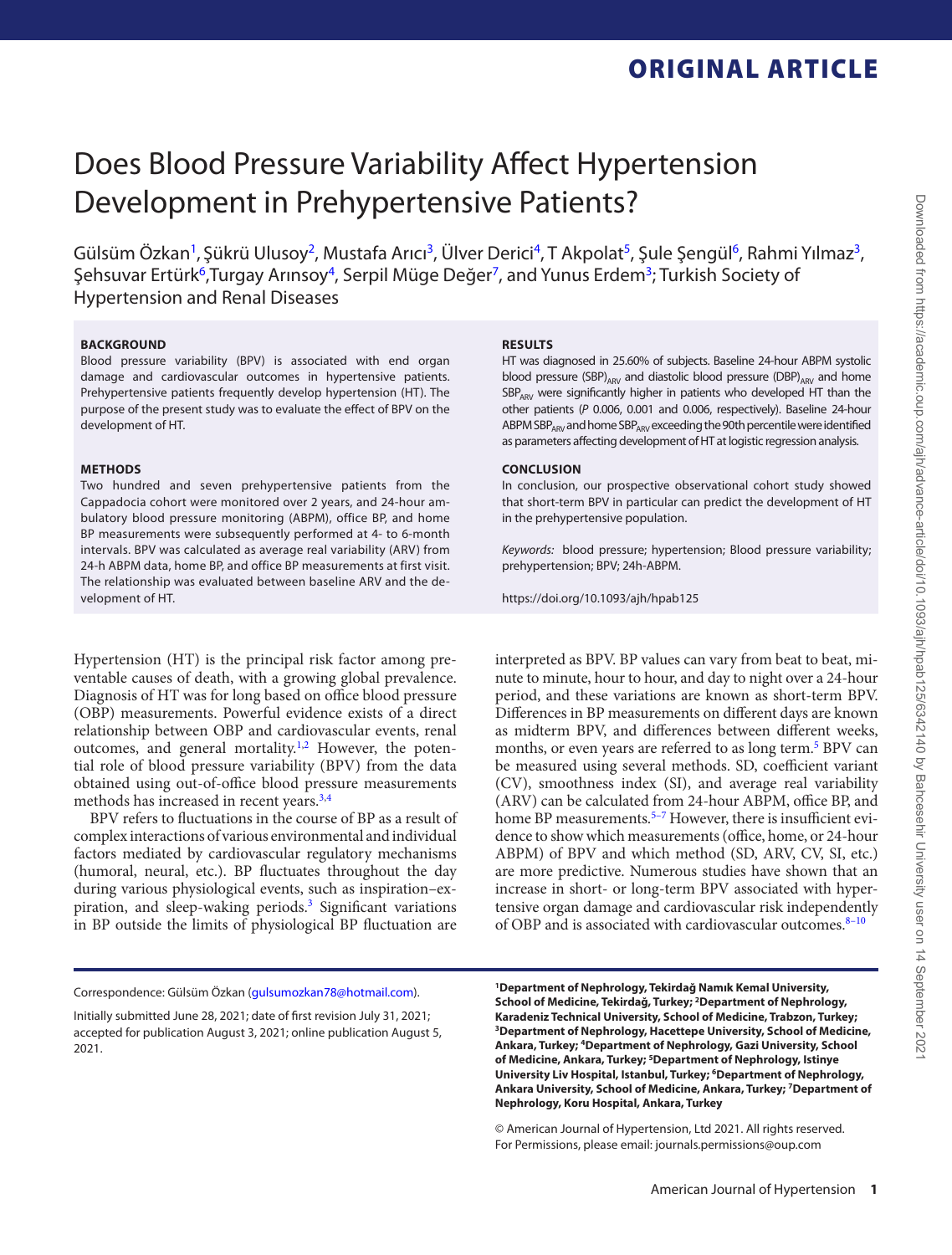Although various different numerical ranges and nomenclatures have been used for pre-HT during the historical process, this is generally the name given to patients remaining between optimal BP and stage 1 HT BP values. This group is distinguished from individuals with optimal BP by more frequent HT development and cardiovascular morbidity and mortality.<sup>11-[13](#page-5-0)</sup>

The purpose of this prospective cohort study was to determine whether baseline BPV can predict the development of HT in the prehypertensive patient.

### **METHODS**

The Cappadocia cohort is a prospective cohort study that commenced in March 2013 and is being closely observed by the Turkish Society of Internal Medicine. The study design and protocol have been previously described elsewhere.<sup>[14](#page-5-1),[15](#page-5-2)</sup> Briefly, at the start of the cohort, all participants underwent detailed physical examinations including BP (at least twice), body weight, and height measurements. BP at the time of enrollment in the cohort was measured as recommended in Joint National Committee (JNC) Guideline 7 (JNC 7).[16](#page-5-3) All members of the cohort are monitored on an annual basis in terms of alterations in these parameters, onset of new diseases, variations in weight or waist circumference, receipt of medication, tobacco and alcohol use, and diet. In addition, all patients were informed about lifestyle changes for HT prevention and control, both at the start of the cohort (March 2013) and throughout the study for ethical reason.

#### **Patient selection**

The Cappadocia cohort pre-HT follow-up study started 2 years after the beginning of the cohort follow-up (January 2015). Prehypertensive individuals from the 5,150 members of the Cappadocia cohort identified on the basis of 2 OBP measurements in 2013 were randomly invited to participate to the study. Two hundred and seven of 327 volunteer

participants met the inclusion criteria at the first office visit and were enrolled in the study [\(Figure 1\)](#page-1-0). Individuals aged over 18, meeting the inclusion criteria, and giving both written and verbal consent were included in the study. Pregnant women, individuals with known heart failure, kidney failure, or chronic liver disease, or using antihypertensive drugs, and those unwilling to participate were excluded. Ethical committee approval was granted by the Hacettepe University Medical Faculty, Turkey. The study has started once informed written consent had been obtained from all participants.

### **Study protocol**

The 207 individuals consenting to participate in the study, based on BP measurements performed during inclusion in the cohort 2 years previously, were selected in accordance with the JNC 7 guideline. All subjects enrolled in the study underwent detailed physical examinations after their demographic data had been recorded at the first control. OBP was measured as described in the JNC 7 guideline.<sup>16</sup> Home BP measurements were performed for a week, after which all patients underwent 24-hour ABPM. All 3 BP measurements—office, home, and 24-hour ABPM—were repeated at 4- to 6-month intervals during the follow-up. HT was diagnosed in case of an OBP measurement  $\geq$  140/90 mm Hg, and a 24-hour ABPM all-day average  $\geq 130/80$  mm Hg, and/or a home BP measurement ≥ 135/85 mm Hg. Pre-HT was defined as OBP values of 120–139/80–89 mm Hg. Patients with HBPM < 135/85 mm Hg and mean daytime 24-hour ABPM < 130/80 mm Hg despite office BP measurements  $\geq 140/90$  mm Hg throughout the study were regarded as white coat HT (WCHT), and patients with office BP measurement < 140/90 mm Hg and HBPM  $\geq$ 135/85 mm Hg and/or mean daytime 24-hour ABPM  $\geq$  130/80 mm Hg were regarded as masked HT.<sup>[16](#page-5-3)</sup> Patients in whom HT was detected at any visit were referred to family medicine practitioners for treatment. All patients



<span id="page-1-0"></span>**Figure 1.** Flow chart of the study protocol.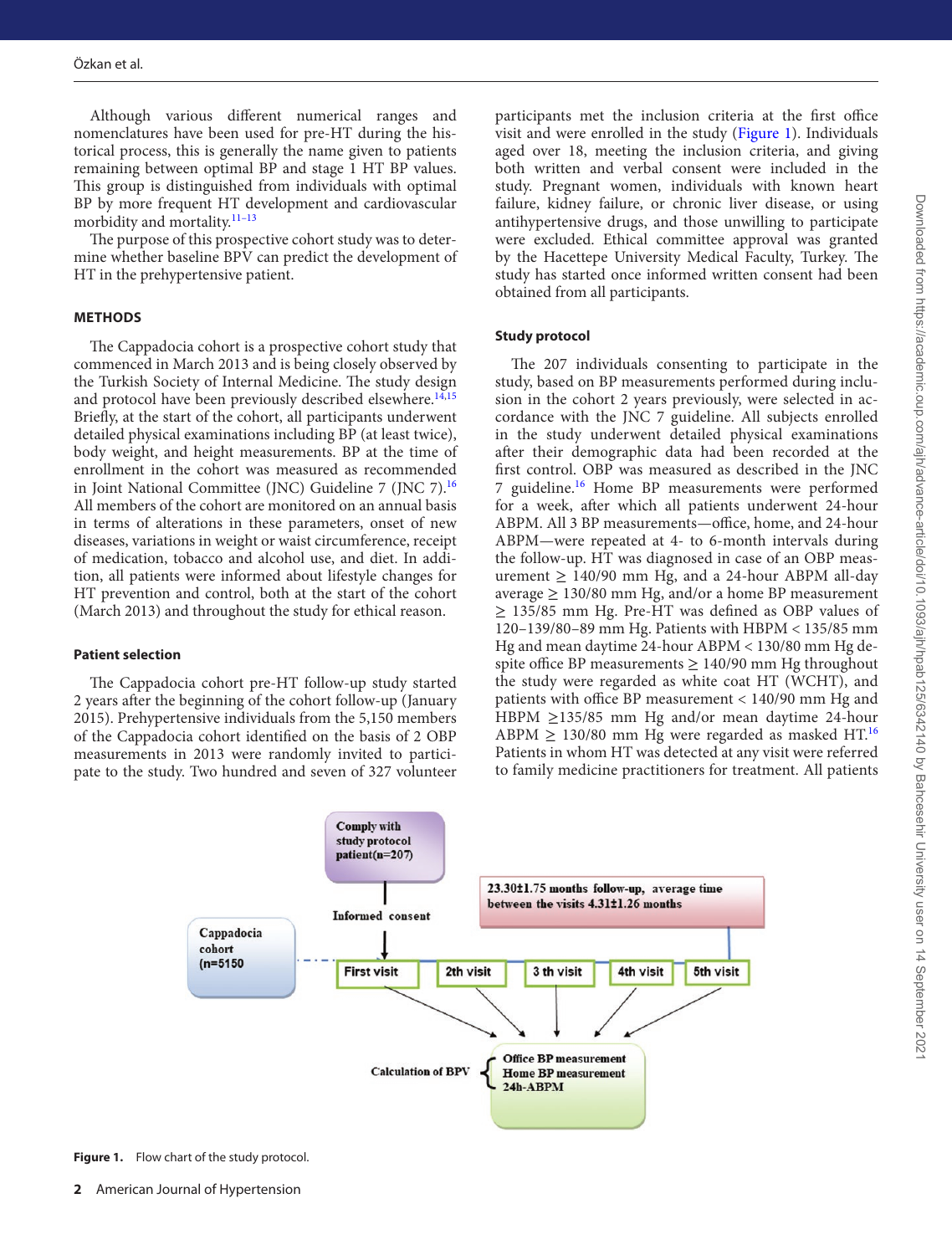were informed about lifestyle changes, both at the start of the cohort and throughout the study.

### **BP measurement methods**

*Office blood pressure measurement* A validated UA-651SL monitor (A&D Company,1–243 Asahi, Kitamotoshi, Saitama-ken, Japan) device was employed to measure OBP. This was done as described in the JNC 7 guidelines.[16](#page-5-3) Before the procedure, all patients were asked to rest for at least 5 min in a relaxed position in a quiet room at a comfortable temperature. BP was measured by a physician from both arms using a cuff of a suitable size for the patient's upper arm, with the upper arm held at heart level, with the back and the upper arm supported, and with the patient sitting upright. We were careful to ensure that patients did not cross their legs or speak during the procedure. Once BP had been measured from both arms, subsequent BP measurements were carried out using the arm eliciting the highest value. BP was measured 5 times at 1-minute intervals. The first value obtained was excluded from the analysis, while the mean of the 4 subsequent values obtained was recorded as OBP. The same procedure was employed to measure OBP at every 4–6 monthly visit.

*Home blood pressure measurement* Home BP was determined using a UA-651SL monitor (A&D Company,1–243 Asahi, Kitamoto-shi, Saitama-ken, Japan). Patients were first instructed for the appropriate technique and then measured their own home BP. This was measured 5 times at 1-minute intervals in the mornings and evenings over a 1-week period. Mean morning and evening values were calculated at the end of that time and recorded as home BP values. The same procedure was employed to measure home BP at each subsequent 4–6 monthly visit. Blood pressure devices for use at home were randomized at each control on order to avoid device-related bias.

*Ambulatory blood pressure measurement* Twenty-fourhour ABPM measurement was performed using a Mobil-O-Graph NG 24h ABPM Classic (I.E.M. GmbH, Stolberg, Germany) device. Daytime BP measurement was carried out every 15 minutes and nighttime measurement every 30 minutes. Subjects achieving a minimum 70% measurement in 24-hour ABPM records were included in the analysis.[17](#page-5-4) Patients were asked to record the amounts of time they spent sleeping, waking and eating, as well as daily activities performed. Sleeping and waking periods were calculated on the basis of these data. They were also asked to ensure that the relevant arm remained still during measurement. The same procedure was subsequently employed at every 4–6 monthly visit, and the ABPM devices were also randomly allocated for the patients.

*BPV assessment* BPV determinants were calculated for both systolic and diastolic BP using ARV of all 3 techniques (24-hour ABPM, home, and office).

ARV values were calculated from baseline 24-hour ABPM, home, and office measurements using the following formula:

$$
ARV = \frac{1}{N-1} \sum_{k=1}^{N-1} |BP_{k+1} - BP_k|
$$

where *N* represents the total number of valid BP measurements, and BP *k*+1and BP *k* represent 2 consecutive BP measurements.<sup>[7](#page-4-5)</sup>

ARV in Home BP measurements was calculated by sequential listing and formulating 7-day morning and evening BP measurements.

### **Statistical analysis**

PASW 18.0 for Windows software was employed for statistical analysis. Descriptive statistics were expressed as number and percentage for categorical variables and as mean, SD, median, minimum, maximum, and 25th and 75th percentiles for numerical variables. Variables' compatibility with normal distribution was evaluated using visual (histograms and probability charts) and analytical (Kolmogorov–Smirnov/Shapiro–Wilk tests) methods. The chi-square test was employed in 2-way and multiple group comparisons of categorical variables when chi-square conditions were met, and Fisher's exact test when these were not met. Friedman's test was applied for repeated measurement analysis for numerical variables when normal distribution conditions were not met. The Mann–Whitney *U* test was employed in 2-way group comparisons for numerical variables, and the Kruskal–Wallis test in multiple group comparisons. Logistic regression analysis was used to determine possible independent predictors of HT. In the logistic regression analysis, parameters that were significant in univariate analysis and parameters that we thought could predict the development of HT were included. Body mass index (BMI), age, gender, and ARV were included in the logistic regression analysis. Pearson's correlation analysis was applied for correlation analysis. *P* values less than 0.05 were considered statistically significant.

## **RESULTS**

The 207 prehypertensive patients (median age 50, 62.3% women) were followed up for a mean  $23.30 \pm 1.75$  months at mean intervals of  $4.31 \pm 1.26$  months. At the end of this period, 76 individuals became normotensive, whereas 49 individuals remained prehypertensive. HT developed in 53 individuals, masked HT in 23 individuals, and WCHT in 6 individuals.<sup>15</sup> We thought that some of our patients were became normotensive due to lifestyle changes advice from the start of cohort.

[Table 1](#page-3-0) shows a comparison of demographic parameters in patients developing HT and other patients. [Table 2](#page-4-9) shows that the baseline  $SBP_{ARY}$  and  $DBP_{ARY}$  calculated from initial 24-hour ABPM data were significantly higher in people who developed HT than in the other cases (prehypertensive, masked HT, WCHT, and normotensive) (*P* = 0.001 and <0.001, respectively).

Correlation analysis of parameters affecting baseline BPV revealed weak positive correlation between 24-hour ABPM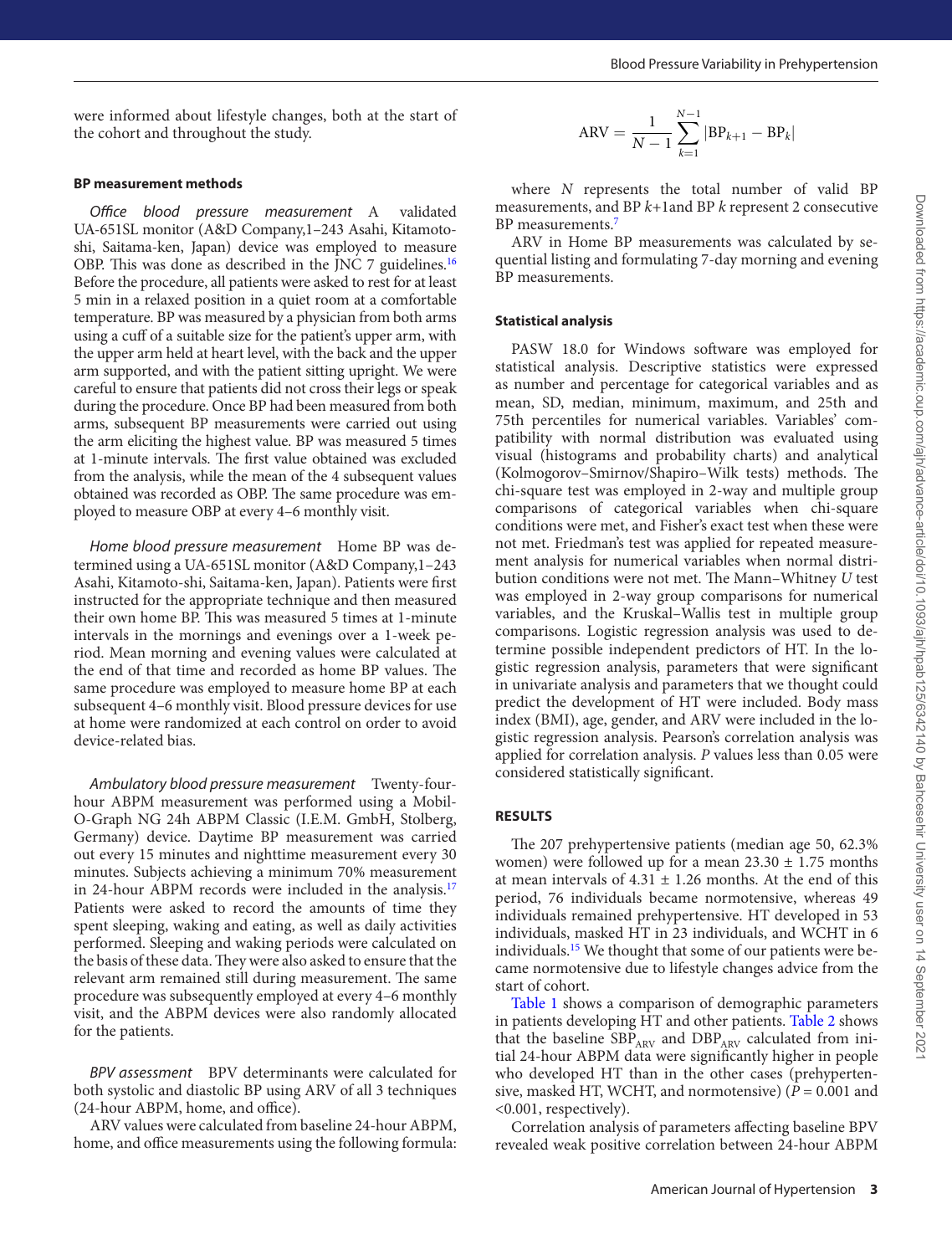SBP<sub>ARV</sub> and age ( $R = 0.214$ ,  $P < 0.05$ ) and BMI ( $R = 0.167$ ,  $P$  < 0.05), whereas 24-hour ABPM DBP<sub>ARV</sub> exhibited weak positive correlation only with BMI ( $R = 0.178$ ,  $P < 0.05$ ). Home  $SBP_{ARY}$  was weakly positively correlated with age (*R* = 0.214, *P* < 0.05) and BMI (*R* = 0.1178, *P* < 0.05).

At logistic regression analysis, 24-hour ABPM  $SBP_{APV}$ (*P* = 0.003, odds ratio: 4.22, 95% confidence interval 1.639– 10.86) and home  $SBP_{ARY}$  ( $P = 0.049$ , odds ratio: 3.90, 95% confidence interval 1.008–15.13) exceeding the 90th percentile were identified as factors affecting development of HT.

### **DISCUSSION**

In this observational cohort study, initial BPV values were significantly higher in the group who developed HT compared to other cases (prehypertensive, masked HT, WCHT, and normotensive). In addition, 24-hour ABPM  $SBP<sub>ARY</sub>$  and home ARV-SBP<sub>ARV</sub> exceeding the 90th percentile were identified as parameters affecting whether individuals would become hypertensive.

Previous clinical studies have shown that BPV is associated with asymptomatic end organ damage. In the first study by Parati *et al*. 24-hour intra-arterial BP monitoring, using the Oxford method, was performed on 108 hospitalized essential HT patients and they had detected greater asymptomatic organ damage in patients with high 24-hour BPV.[8](#page-4-6) Frattolla *et al*. later followed up 73 HT patients for 7.4 years and showed that initial 24-hour BPV was closely associated with end organ damage, particularly left ventricular hypertrophy[.18](#page-5-5) Studies in later years showed that short-term BPV is associated with damage in several end organs, such as carotid artery damage, left ventricular hypertrophy, and renal function disorder.<sup>[19](#page-5-6)-21</sup> In our previous study performed in our own clinic, we showed a link between soluble endothelial protein C, a procoagulant molecule, and 24-hour ABPM  $SBP_{ARV}$  in 51 newly diagnosed HT patients.<sup>[22](#page-5-8)</sup> Numerous studies have also shown that visit-to-visit BPV (long-term BPV) is associated with endothelial dysfunction, carotid atherosclerosis, proteinuria, and cognitive function impairment.<sup>23,24</sup> Studies investigating the place of short-term BPV in predicting cardiovascular events have yielded inconsistent

results. Although high initial 24-hour BPV has been reported to increase the development of cardiovascular events and mortality in the majority of studies, $25,26$  $25,26$  others have reported a limited effect in predicting cardiovascular event development.<sup>[9](#page-4-10)</sup> A large number of meta-analyses and studies have reported that visit-to-visit BPV predicts cardiovascular outcomes better than short-term BPV, especially in HT patients receiving treatment.<sup>10,[27](#page-5-13),[28](#page-5-14)</sup> In the light of the existing literature, short- and long-term BPV appear to be clearly associated with end organ damage and cardiovascular event damage. However, our review of the literature revealed no studies investigating the place of BPV in predicting HT development in the normotensive and/or prehypertensive population. We think that our study can play a leading role in the elucidation of this subject. This is because the  $SBP<sub>ARY</sub>$  and DBP<sub>ARV</sub> obtained from baseline 24-hour ABPM and home measurements were significantly higher in the group who developed HT compared with other patients. Additionally, we identified initial 24-hour ABPM SBPARV and home  $SBP<sub>ARY</sub>$  as predictors of HT development in the prehypertensive patient group. We think that, based on our study results, short-term BPV calculated from 24-hour ABPM and home BP measurements from the first control in the prehypertensive group can be interpreted as a predictor of HT development. In particular, the fact that BPV calculated from home BP measurements is of assistance in predicting HT development may represent a very useful predictor for patients in whom 24-hour ABPM is not possible.

Numerous studies have shown that HT develops more frequently in prehypertensive patients than in normotensive individuals and that cardiovascular events also occur more frequently in the former group.<sup>11-13</sup> HT guidelines have therefore recommended that the prehypertensive patient groups should be more closely monitored than normotensive individuals and that if necessary, out-of-office BP measurements should be performed to test for the presence of masked HT, which is more frequently seen in this patient group.<sup>17</sup>

Factors predicting the development of HT in the prehypertensive group are also under investigation. The majority of studies to date have shown that classic cardiovascular risk factors, and particularly age, increased BMI, and ethnic

<span id="page-3-0"></span>

| Table 1. Comparison of demographic and biochemical parameter in patients developing hypertension and other patients |  |  |
|---------------------------------------------------------------------------------------------------------------------|--|--|
|                                                                                                                     |  |  |

|                               | <b>Hypertension</b> | Other              | P value   |
|-------------------------------|---------------------|--------------------|-----------|
| Gender: n (%), Female         | 34 (64.2)           | 95(61.7)           | <b>NS</b> |
| Age (year)                    | $51.3 \pm 7.9$      | $49.5 \pm 8.2$     | <b>NS</b> |
| Body mass index $(kg/m2)$     | $31 \pm 4.51$       | $29.57 \pm 5.07$   | 0.026     |
| Office SBP (mm Hg)            | $136.68 \pm 14.14$  | $117.75 \pm 10.62$ | < 0.001   |
| Office DBP (mm Hg)            | $85.46 \pm 9.06$    | $75.78 \pm 7.77$   | < 0.001   |
| Home SBP (mm Hg)              | $127.25 \pm 10.82$  | $112.51 \pm 9.34$  | < 0.001   |
| Home DBP (mm Hg)              | $77.51 \pm 7.3$     | $70.95 \pm 6.56$   | < 0.001   |
| 24-h ABPM all-day SBP (mm Hg) | $131.58 \pm 10.24$  | $116.19 \pm 9.68$  | < 0.001   |
| 24-h ABPM all-day DBP (mm Hq) | $82.36 \pm 6.96$    | $73.11 \pm 7.46$   | < 0.001   |

Other group includes prehypertensive, normotensive, white coat hypertension, and masked hypertension. Abbreviations: ABPM, ambulatory blood pressure monitoring; DBP, diastolic blood pressure; SBP, systolic blood pressure.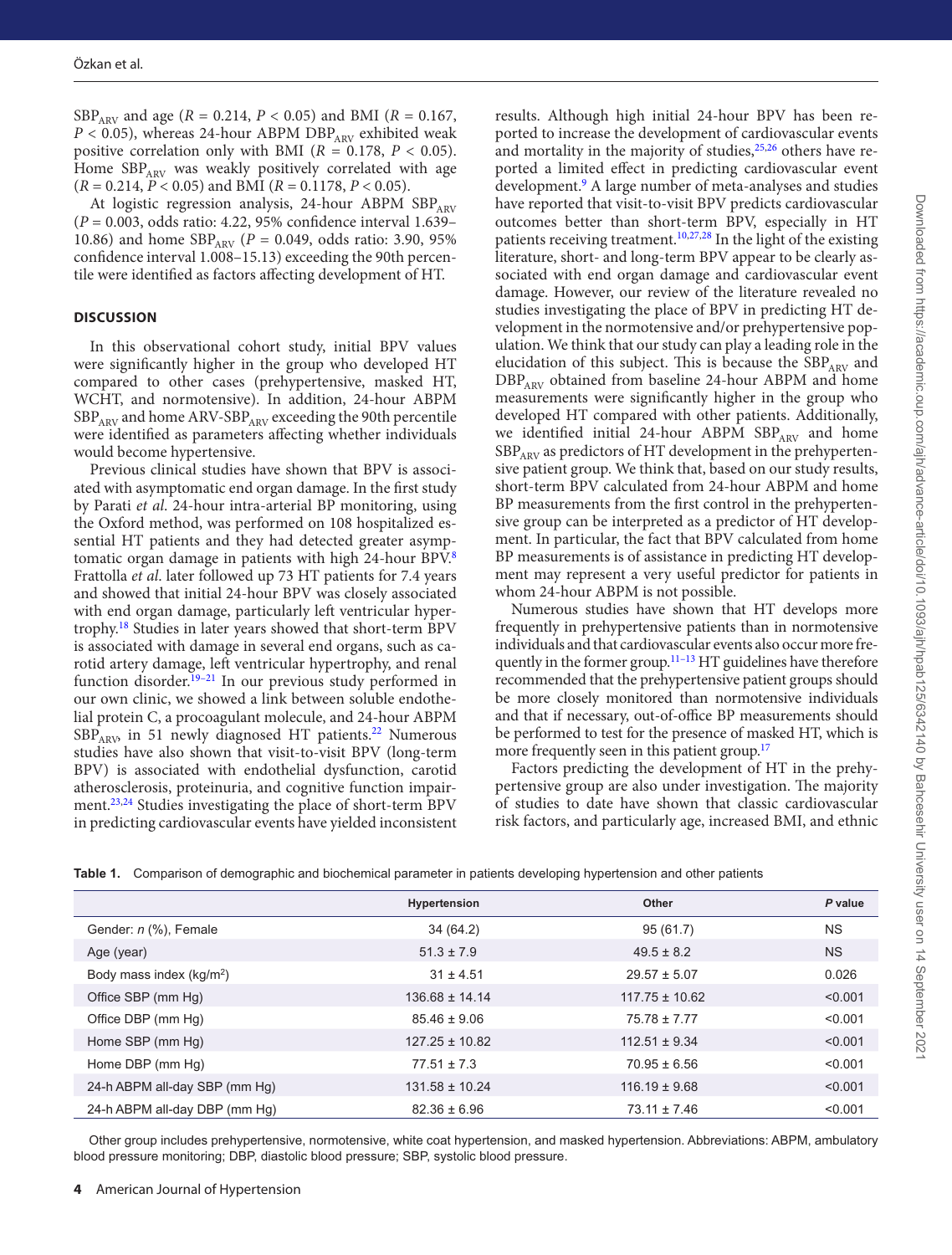|                        | Hypertension     | <b>Masked HT</b> | Prehypertensive  | <b>WCHT</b>     | <b>Normotension</b> | P value   |
|------------------------|------------------|------------------|------------------|-----------------|---------------------|-----------|
| 24-h ABPM SBP $_{APV}$ | $12.33 \pm 3.83$ | $11.13 \pm 3.96$ | $10.91 \pm 3.04$ | $9.87 \pm 1.03$ | $9.95 \pm 2.37$     | 0.006     |
| 24-h ABPM DBP $_{APV}$ | $10.20 \pm 2.44$ | $8.80 \pm 2.30$  | $9.09 \pm 2.81$  | $7.66 \pm 1.19$ | $8.48 \pm 2.13$     | 0.001     |
| Home $SBP_{APV}$       | $7.19 \pm 1.75$  | $6.59 \pm 1.98$  | $6.28 \pm 2.08$  | $5.72 \pm 1.79$ | $6.13 \pm 1.77$     | 0.006     |
| Home $DBP_{APV}$       | $4.61 \pm 1.20$  | $4.43 \pm 1.19$  | $4.71 \pm 1.52$  | $3.54 \pm 1.59$ | $4.52 \pm 1.49$     | <b>NS</b> |
| Office $SBP_{APV}$     | $7.19 \pm 1.75$  | $5.67 \pm 2.56$  | $5.82 \pm 3.48$  | $8.71 \pm 3.72$ | $6.14 \pm 3.59$     | <b>NS</b> |
| Office $DBP_{APV}$     | $4.61 \pm 1.20$  | $3.48 \pm 2.48$  | $4.25 \pm 2.49$  | $4.21 \pm 2.74$ | $4.61 \pm 2.97$     | <b>NS</b> |

<span id="page-4-9"></span>**Table 2.** Comparison of baseline blood pressure variability indices in hypertensive and other groups

Abbreviations: ABPM, ambulatory blood pressure monitoring; DBP, diastolic blood pressure; HT, hypertension; SBP, systolic blood pressure; WCHT, white coat HT.

origin, contribute to HT development.[29](#page-5-15)[,30](#page-5-16) BMI values in the present study were high in both the population developing HT and the population with no such development, and were also compatible with the data from a previous HT prevalence study from Turkey.<sup>31</sup> However, the results of this study show that 24-hour ABPM  $SBP_{ARY}$  and home  $SBP_{ARY}$  predict HT development in prehypertensive patients, but that age, BMI, and gender are not predictive.

There are a number of weaknesses and limitations to this study. The limited number of prehypertensive patients, and therefore of patients developing HT, prevents us from reaching a definite conclusion concerning the place of BPV in predicting HT. In addition, our 2-year follow-up period also led to a low number of newly diagnosed HT cases. However, particular strengths of this study include its cohort nature, the fact that office and out-of-office BP measurements were monitored every 4- to 6 months.

In conclusion, this prospective, observational cohort study shows that short-term BPV in particular is capable of predicting the development of HT, in the prehypertensive population. We think that individuals with high BPV in this high-risk group should be more closely followed up in terms of HT development.

### **CLINICAL PERSPECTIVE**

### **What Is New?**

- (1) The current study demonstrates that baseline 24-hour ambulatory blood pressure monitoring (ABPM) systolic blood pressure  $(SBP)_{ARY}$  and diastolic blood pressure (DBP)<sub>ARV</sub> and home SBP<sub>ARV</sub> were significantly higher in patients who developed hypertension (HT) than in the non-HT population.
- (2) We also found that baseline 24-hour ABPM  $SBP_{ARY}$ and home SBP<sub>ARV</sub> exceeding the 90th percentile were identified as parameters affecting development of HT.

### **What Are the Clinical Implications?**

(1) Short-term blood pressure variability (BPV) calculated from 24-hour ABPM and home BP measurements from the first control in the prehypertensive group can be interpreted as a predictor of HT development. We think that individuals with high BPV in this high-risk group should be more closely followed up in terms of HT development.

### **FUNDING**

This study was supported by the Turkish Society of Hypertension and Renal Diseases and the Turkish Society of Internal Medicine.

### **DISCLOSURE**

The authors declared no conflict of interest.

### **REFERENCES**

- <span id="page-4-0"></span>1. MacMahon S, Peto R, Cutler J, Collins R, Sorlie P, Neaton J, Abbott R, Godwin J, Dyer A, Stamler J. Blood pressure, stroke, and coronary heart disease. Part 1, Prolonged differences in blood pressure: prospective observational studies corrected for the regression dilution bias. *Lancet* 1990; 335:765–774.
- <span id="page-4-1"></span>2. Lewington S, Clarke R, Qizilbash N, Peto R, Collins R; Prospective Studies Collaboration. Age-specific relevance of usual blood pressure to vascular mortality: a meta-analysis of individual data for one million adults in 61 prospective studies. *Lancet* 2002; 360:1903–1913.
- <span id="page-4-2"></span>3. Parati G, Ochoa JE, Salvi P, Lombardi C, Bilo G. Prognostic value of blood pressure variability and average blood pressure levels in patients with hypertension and diabetes. *Diabetes Care* 2013; 36 (Suppl 2):S312–S324.
- <span id="page-4-3"></span>4. Rothwell PM. Limitations of the usual blood-pressure hypothesis and importance of variability, instability, and episodic hypertension. *Lancet* 2010; 375:938–948.
- <span id="page-4-4"></span>5. Parati G, Ochoa JE, Lombardi C, Bilo G. Blood pressure variability: assessment, predictive value, and potential as a therapeutic target. *Curr Hypertens Rep* 2015; 17:537.
- 6. Yano Y. Visit-to-visit blood pressure variability what is the current challenge? *Am J Hypertens* 2017; 30:112–114.
- <span id="page-4-5"></span>7. Mena L, Pintos S, Queipo NV, Aizpúrua JA, Maestre G, Sulbarán T. A reliable index for the prognostic significance of blood pressure variability. *J Hypertens* 2005; 23:505–511.
- <span id="page-4-6"></span>8. Parati G, Pomidossi G, Albini F, Malaspina D, Mancia G. Relationship of 24-hour blood pressure mean and variability to severity of targetorgan damage in hypertension. *J Hypertens* 1987; 5:93–98.
- <span id="page-4-10"></span>9. Stolarz-Skrzypek K, Thijs L, Richart T, Li Y, Hansen TW, Boggia J, Kuznetsova T, Kikuya M, Kawecka-Jaszcz K, Staessen JA. Blood pressure variability in relation to outcome in the International Database of Ambulatory blood pressure in relation to Cardiovascular Outcome. *Hypertens Res* 2010; 33:757–766.
- <span id="page-4-7"></span>10. Rothwell PM, Howard SC, Dolan E, O'Brien E, Dobson JE, Dahlöf B, Sever PS, Poulter NR. Prognostic significance of visit-to-visit variability, maximum systolic blood pressure, and episodic hypertension. *Lancet* 2010; 375:895–905.
- <span id="page-4-8"></span>11. Vasan RS, Larson MG, Leip EP, Kannel WB, Levy D. Assessment of frequency of progression to hypertension in non-hypertensive